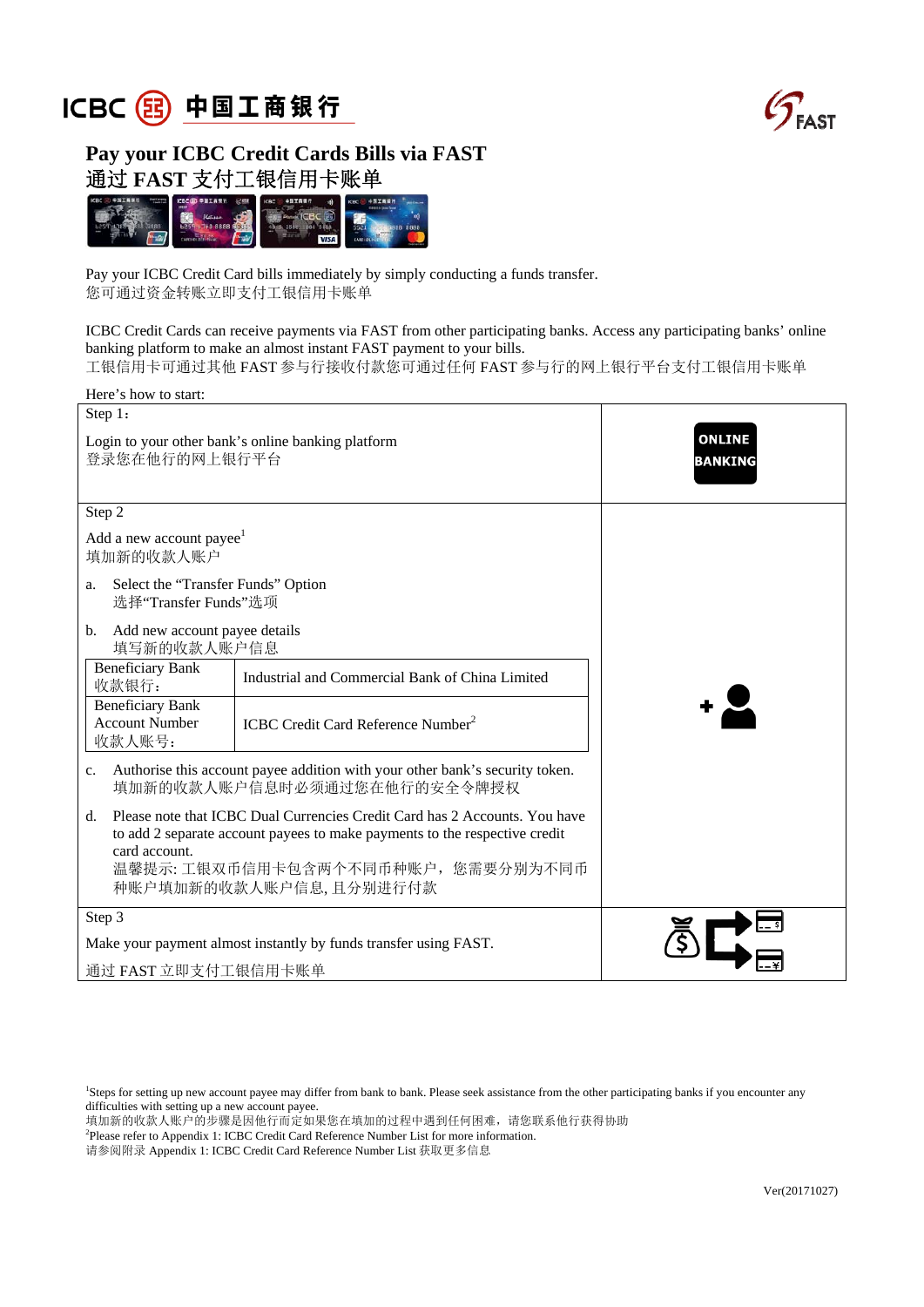



Appendix 1: ICBC Credit Card Reference Number

Please use the recommended ICBC Credit Card Reference Number to ensure that your bill payments are paid to the correct credit card account.

温馨提示: 请使用以下描述的 ICBC Credit Card Reference Number, 以确保您的账单支付到正确的信用卡账户

Your ICBC Credit Card Number 您的工银信用卡号 <sup>+</sup>

| Currency          | <b>Currency Code</b> |  |
|-------------------|----------------------|--|
| 货币                | 货币代码                 |  |
| Singapore Dollars | 018                  |  |
| 新加坡元              |                      |  |
| Renminbi (RMB)    | 001                  |  |
| 人民币               |                      |  |
| <b>US Dollars</b> | 014                  |  |
| 美元                |                      |  |

| No.              | Type of ICBC Credit Card                                                                                                   | List of Credit Card                                             | <b>ICBC Credit Card Reference Number</b>                                   |
|------------------|----------------------------------------------------------------------------------------------------------------------------|-----------------------------------------------------------------|----------------------------------------------------------------------------|
|                  | 信用卡类型                                                                                                                      | <b>Accounts</b><br>币种账户                                         |                                                                            |
| $\mathbf{1}$     | ICBC UnionPay Dual Currency Credit Card<br>(Platinum/Gold/Classic)                                                         | SGD account<br>新币账户<br><b>Currency Code</b><br>货币代码: 018        | Credit Card Number + 018<br>信用卡号 +018<br>Example 例如: 6259178888888888018   |
|                  | Example: 6259178888888888                                                                                                  | RMB account<br>人民币账户<br><b>Currency Code</b><br>货币代码: 001       | Credit Card Number + 001<br>信用卡号 +001<br>Example 例如: 6259178888888888001   |
| $\overline{2}$   | ICBC Visa Dual Currency Credit Card<br>(Platinum)<br>中国工程银行<br><b>ALL ICBC</b> (3)<br>4015 2588 8888 8888                  | SGD account<br>新币账户<br><b>Currency Code</b><br>货币代码: 018        | Credit Card Number + $018$<br>信用卡号 +018<br>Example 例如: 4815258888888888018 |
|                  | <b>VISA</b><br>Example: 4815258888888888                                                                                   | <b>USD</b> account<br>美元账户<br><b>Currency Code</b><br>货币代码: 014 | Credit Card Number $+014$<br>信用卡号 +014<br>Example 例如: 4815258888888888014  |
| 3                | <b>ICBC Koipy Dual Currency Credit Card</b><br>(Platinum/Gold)<br>CBC (R) 中国工商银行<br>6259 1740 8888 8839<br>CARDHOLDER NAME | SGD account<br>新币账户<br>Currency Code<br>货币代码: 018               | Credit Card Number + 018<br>信用卡号 +018<br>Example 例如: 62591740888888888018  |
|                  | CBC (B) 中国工商银行<br>6259 1100 8888<br>88/88<br>Example: 6259174088888888                                                     | RMB account<br>人民币账户<br><b>Currency Code</b><br>货币代码: 001       | Credit Card Number + 001<br>信用卡号 +001<br>Example 例如: 6259174088888888001   |
| $\overline{4}$ . | ICBC Global Travel MasterCard Credit Card<br>中国工商银行<br>8888 8888<br>Example: 5521518888888888                              | SGD account<br>新币账户<br><b>Currency Code</b><br>货币代码: 018        | Credit Card Number + 018<br>信用卡号 +018<br>Example 例如: 5521518888888888018   |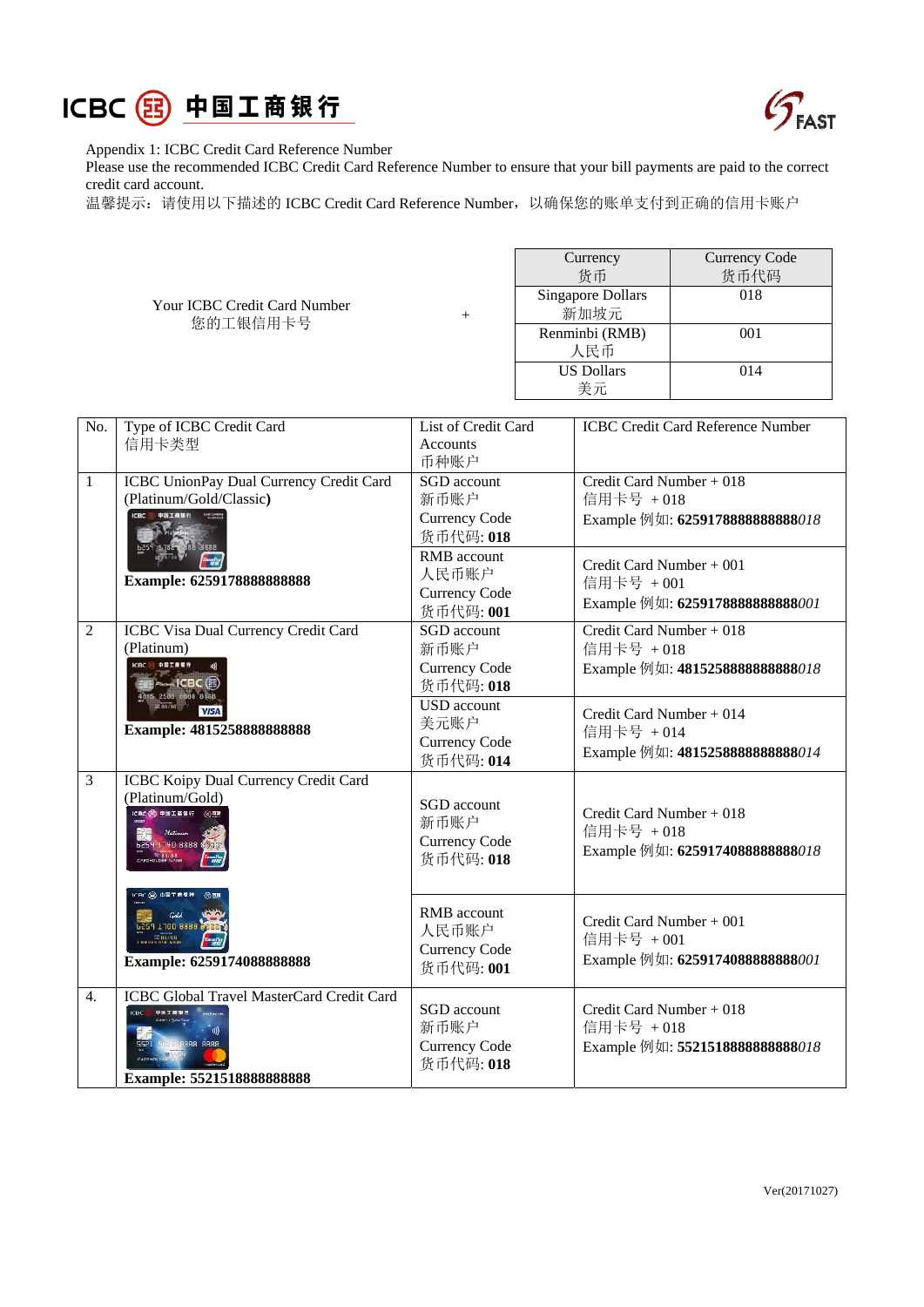



Appendix 2: FAQ for ICBC Credit Cards Bill Payments via FAST

1. What is FAST?

FAST (Fast And Secure Transfers) is an electronic funds transfer service that allows customers of the participating banks to transfer Singapore Dollar funds among participating banks in Singapore almost instantly.

2. What does this mean for ICBC Credit Card Customers?

ICBC Credit Card accounts can receive payments from other participating banks via FAST. You can now pay your ICBC Credit Card bills immediately by simply conducting a funds transfer.

- 3. Why should I pay with FAST?
	- No fees are involved for making ICBC Credit Card payments with FAST,
	- Your payments can be received securely and almost instantaneously,
	- Instant results on the status of your funds transfer.
- 4. I am trying to use FAST to pay my ICBC Credit Card bills. How do I do so?

You can do so by adding a new account payee using your other bank's online banking platform.

The Beneficiary Bank is Industrial and Commercial Bank of China Limited. The Beneficiary Bank Account Number is your ICBC Credit Card Reference Number. Please refer to Appendix 1: ICBC Credit Card Reference Number for more information.

5. My ICBC Dual Currency UnionPay Credit Card has two separate accounts. How do I pay with FAST?

You have to add 2 separate account payees during the set up. For example, if your ICBC Dual Currency Union Pay Credit Card number is **6259174888888888**, you have to set up 2 separate accounts, **6259174888888888**018 for your SGD account, and **6259174888888888**001 for your RMB account. You have to make separate payments for each currency account.

6. Can I pay my RMB/USD account with Singapore Dollars with FAST?

You can pay for your RMB/USD account with Singapore Dollars using FAST. Please ensure that the correct ICBC Credit Card Reference Number is selected when making the funds transfer. For example, if your ICBC Dual Currency Union Pay Credit Card number is **6259174888888888**, and you wish to pay to your ICBC Dual Currency UnionPay RMB account, you will need to transfer the funds to **6259174888888888**001.

7. Can I use FAST to transfer my Renminbi or US dollars to make payments to my ICBC Credit Cards?

No. You can only transfer Singapore Dollars using FAST.

8. I have transferred the SGD equivalent amount to my RMB/USD Credit Card account as stated on my Credit Card monthly statement. Why is the resulting amount in my RMB/USD Credit Card account different?

The foreign exchange rate used for Interbank GIRO is based on a floating exchange rate. This rate is different from the rates used for the calculation of the SGD equivalent amount on the monthly statement's Payment Slip.

9. Why is my FAST transfer rejected?

ICBC Credit Card Reference Number may have been inputted wrongly. Please ensure that your ICBC Credit Card Reference Number is inputted correctly.

In the event where the FAST transfer is rejected even though the ICBC Credit Card Reference Number is inputted correctly, please contact ICBC via hotline at 6369 5588 or email credit card centre@sg.icbc.com.cn.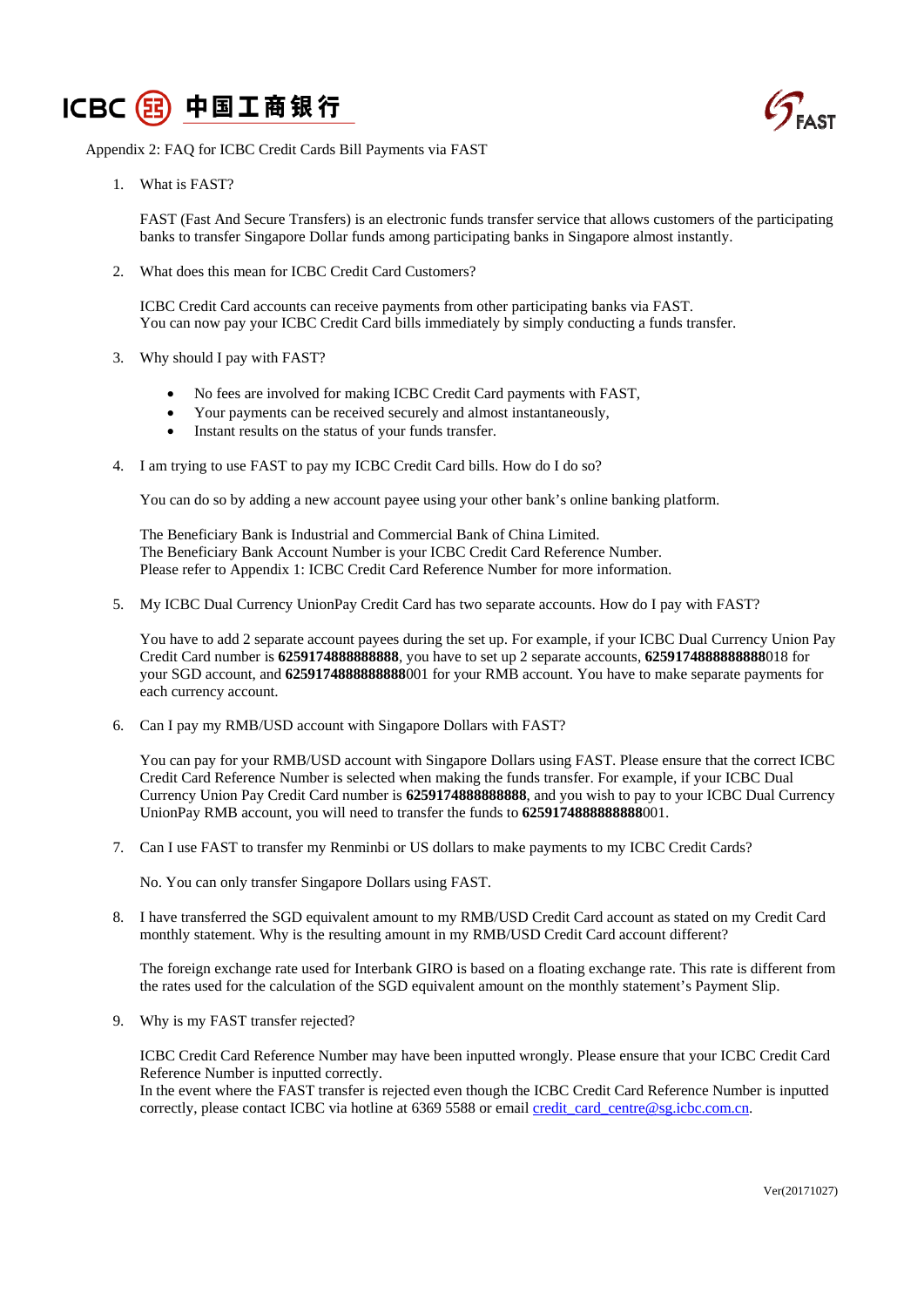



10. What happens if I made a wrong funds transfer?

Please contact ICBC via hotline at 6369 5588 or email credit card centre@sg.icbc.com.cn for assistance.

11. Are there minimum and maximum transaction limits for using FAST?

You can transfer funds up to S\$50,000.00 per transaction subject to your daily or monthly withdrawal limits. Please contact your bank for more information on this limit as well as the minimum sum.

12. Are there any charges for using FAST?

There are no charges when you use FAST to make payments to your ICBC Credit Card.

13. Can I use other banks which are not on FAST to make payments using funds transfer to my ICBC Credit Card?

No. ICBC Credit Card Bill payments using FAST can only be done through other FAST participating banks.

14. Can I use FAST to make payments to third parties using my ICBC Credit Card?

No. ICBC Credit Cards can only receive funds using FAST. ICBC Credit Cards do not support the transfer of funds outwards using FAST.

15. Who are the FAST participating banks?

The FAST participating banks are:

- Australia & New Zealand Banking Group Ltd
- Bank of China Limited
- The Bank of Tokyo-Mitsubishi UFJ, Ltd
- BNP Paribas
- CIMB Bank Berhad
- Citibank NA
- DBS Bank Ltd
- Deutsche Bank AG
- HL Bank
- The Hongkong & Shanghai Banking Corporation Ltd
- HSBC BANK (Singapore) Limited
- **Industrial and Commercial Bank of China Limited**
- ICICI Bank Limited
- Malayan Banking Berhad
- Mizuho Bank, Ltd
- Oversea-Chinese Banking Corporation Ltd
- RHB Bank Berhad
- Standard Chartered Bank
- Sumitomo Mitsui Banking Corporation
- United Overseas Bank Ltd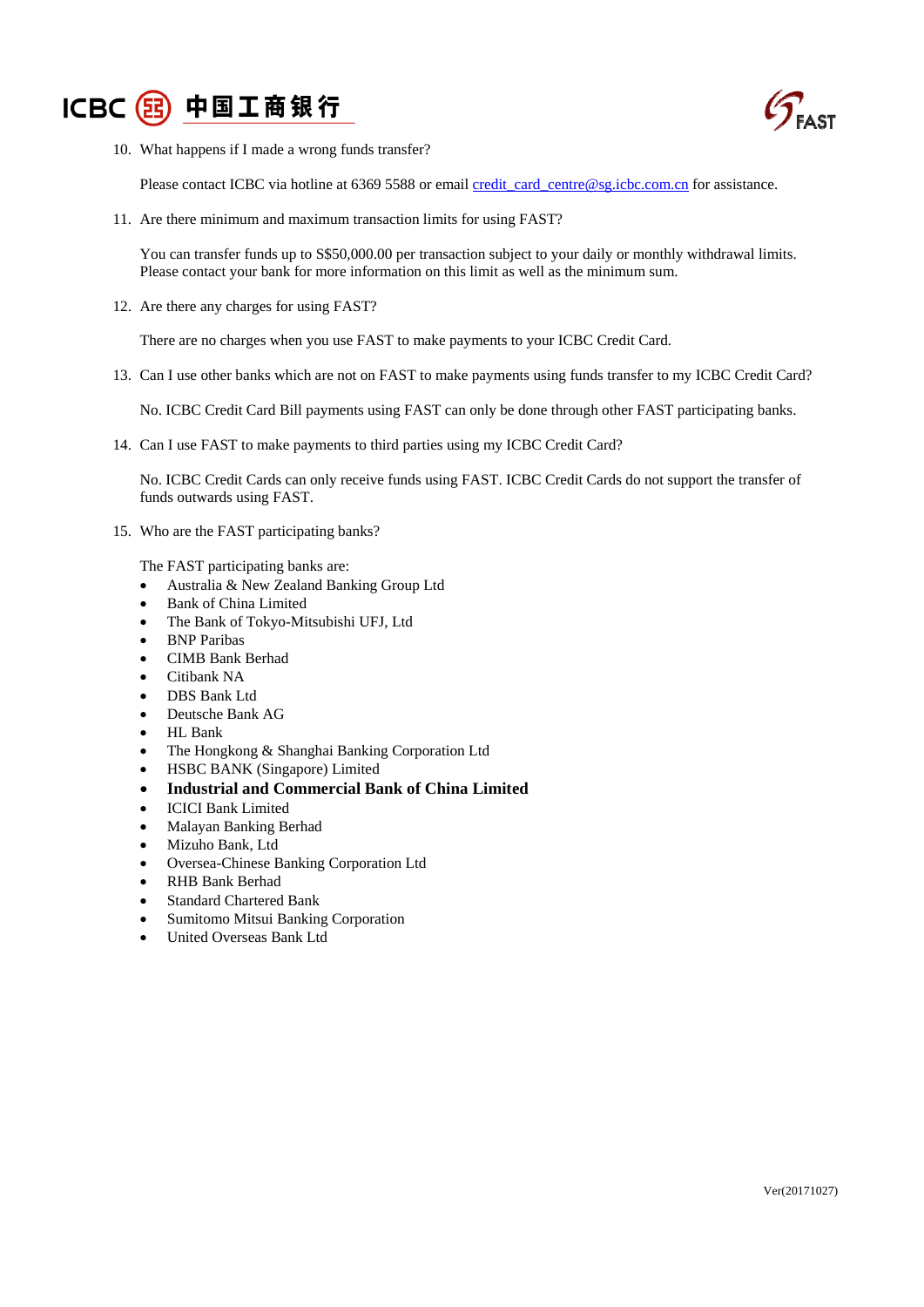## ICBC 3 中国工商银行



附件 2: 通过 FAST 支付工银信用卡账单的常见问题与解答

1. 什么是 FAST?

FAST(快捷支付即快速和安全转账)是一种新型的电子资金转账服务,用于完成新加坡元(SGD)资金在新 加坡 22 家参加行的账户之间安全即时转账

2. FAST 对工银信用卡客户意味着什么?

工银信用卡客户可通过 FAST 立即支付工银信用卡账单

- 3. FAST 支付工银信用卡账单有什么好处?
	- 通过 FAST 支付工银信用卡账单不涉及任何费用
	- FAST 支付转账不但安全且更加快捷
	- 您能实时知晓转账是否成功
- 4. 我想用 FAST 支付工银信用卡账单, 我应该怎样操作?

您只需在他行的网上银行平台填加新的收款人账户信息:-

收款银行: Industrial and Commercial Bank of China Limited. 收款人账号: ICBC Credit Card Reference Number. 请参阅附录 Appendix 1: ICBC Credit Card Reference Number List 获取更多信息

5. 我的工银双币银联信用卡有两个不同币种的账户,如何使用 FAST 付款?

您需要分别为不同币种账户填加新的收款人账户信息, 且分别进行付款。例如: 如果您的工银银联双币信用卡 号是 **6259174888888888**,您必须分别填加 2 个新的收款人账户,信用卡新币账户的 ICBC Credit Card Reference Number 为 **6259174888888888***018*,信用卡人民币账户的 ICBC Credit Card Reference Number 为 **6259174888888888***001* ,您必须为每个不同币种的账户分别付款

6. 我想使用新币支付工银信用卡的人民币或美元账户,如何使用 FAST 付款?

在转账时,您需选择正确的 ICBC Credit Card Reference Number 例如: 如果您的工银银联双币信用卡号是 **6259174888888888**,您想支付工银银联双币信用卡中的人民币账户,在转账时,您应该选择转账到 **6259174888888888***001* 

7. 我可以通过 FAST 转账人民币或美金来支付工银信用卡账单吗?

不可以,FAST 只支持新币转账交易

8. 为什么我的人民币/美元扣除的金额与我账单上的新币等值金额不同?

FAST 转账的汇率是根据浮动汇率计算的,可能与每月对账单折算的汇率不一致

9. 为什么我的 FAST 转账被拒绝?

您的 ICBC Credit Card Reference Number 可能输入错误,请确保您输入了正确的 ICBC Credit Card Reference Number; 即使在输入正确 ICBC Credit Card Reference Number 的情况下仍被拒绝, 请拨打工银信用卡中心客 服热线电话 6369 5588, 或电邮至 credit\_card\_centre@sg.icbc.com.cn